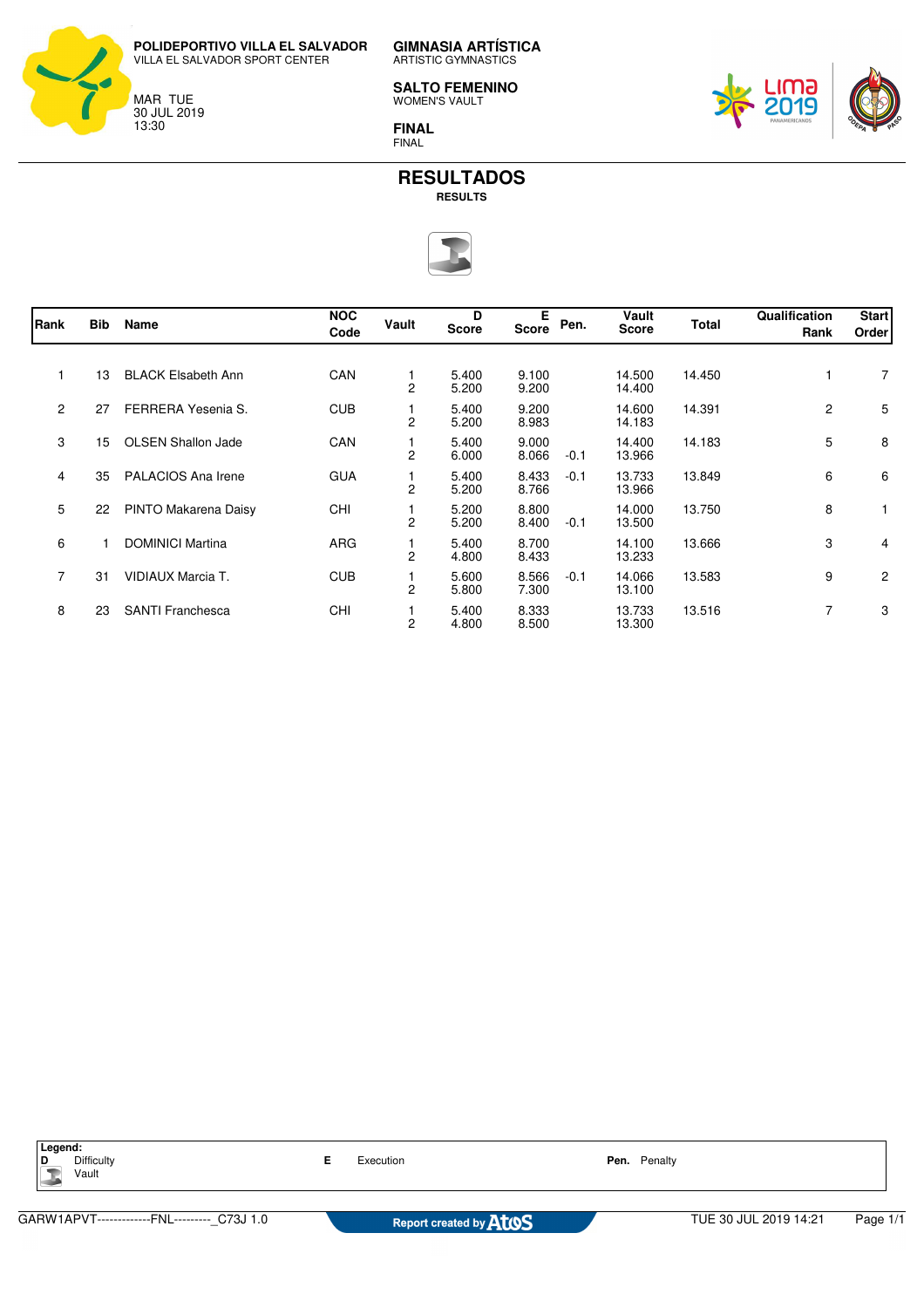

**GIMNASIA ARTÍSTICA** ARTISTIC GYMNASTICS

**BARRAS ASIMÉTRICAS FEMENINO** WOMEN'S UNEVEN BARS



**FINAL** FINAL



| Rank | <b>Bib</b> | <b>Name</b>               | <b>NOC</b><br>Code | D<br><b>Score</b> | Е<br><b>Score</b> | Pen. | <b>Total</b> | Qualification<br>Rank | <b>Start</b><br>Order |
|------|------------|---------------------------|--------------------|-------------------|-------------------|------|--------------|-----------------------|-----------------------|
|      |            |                           |                    |                   |                   |      |              |                       |                       |
|      | 58         | MC CUSKER Riley           | <b>USA</b>         | 6.000             | 8.533             |      | 14.533       |                       |                       |
| 2    | 59         | <b>WONG Leanne</b>        | <b>USA</b>         | 5.900             | 8.400             |      | 14.300       | 2                     | 6                     |
| 3    | 13         | <b>BLACK Elsabeth Ann</b> | CAN                | 5.900             | 8.100             |      | 14.000       | 4                     | 8                     |
| 4    | 10         | <b>OLIVEIRA Lorrane</b>   | <b>BRA</b>         | 5.600             | 8.233             |      | 13.833       | 5                     | 4                     |
| 5    |            | <b>DOMINICI Martina</b>   | <b>ARG</b>         | 5.300             | 8.133             |      | 13.433       |                       | 5                     |
| 6    | 14         | MOORS Brooklyn C.         | CAN                | 4.900             | 8.100             |      | 13.000       | 9                     | 2                     |
| 7    | 11         | PEDRO Carolyne            | <b>BRA</b>         | 5.100             | 7.666             |      | 12.766       | 8                     |                       |
| 8    | 3          | <b>MAGISTRATI Abigail</b> | <b>ARG</b>         | 4.800             | 7.400             |      | 12.200       | 10                    | 3                     |

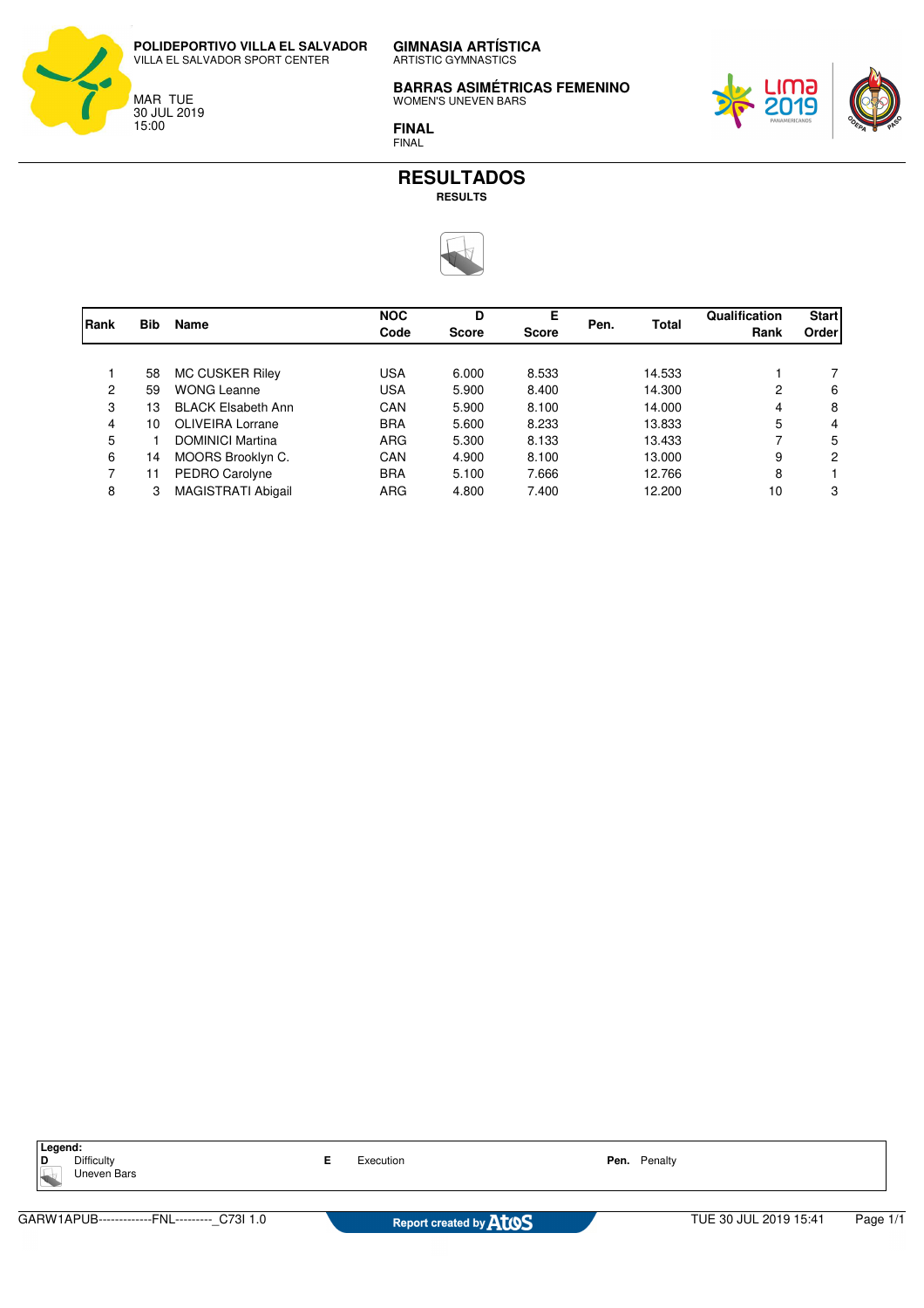

**GIMNASIA ARTÍSTICA** ARTISTIC GYMNASTICS

**VIGA DE EQUILIBRIO FEMENINO** WOMEN'S BEAM



**FINAL** FINAL



| Rank | <b>Bib</b> | <b>Name</b>                | <b>NOC</b><br>Code | D<br>Score | Е<br><b>Score</b> | Pen. | <b>Total</b> | Qualification<br>Rank | <b>Start</b><br>Order |
|------|------------|----------------------------|--------------------|------------|-------------------|------|--------------|-----------------------|-----------------------|
|      |            |                            |                    |            |                   |      |              |                       |                       |
|      | 55         | <b>EAKER Kara</b>          | USA                | 6.600      | 8.666             |      | 15.266       |                       |                       |
| 2    | 13         | <b>BLACK Elsabeth Ann</b>  | CAN                | 5.100      | 8.466             |      | 13.566       |                       | 4                     |
| 3    | 58         | MC CUSKER Riley            | <b>USA</b>         | 6.100      | 7.233             |      | 13.333       | 2                     | 6                     |
| 4    | 45         | DIAZ Fabiola Itzy          | <b>PER</b>         | 5.100      | 7.333             |      | 12.433       | 6                     | 3                     |
| 5    | 12         | SARAIVA Flavia             | <b>BRA</b>         | 5.500      | 6.800             |      | 12.300       | 8                     | 8                     |
| 6    | 5.         | PISOS Agustina             | <b>ARG</b>         | 4.900      | 7.300             |      | 12.200       | 10                    | 5                     |
| 7    | 36         | <b>FRANCIS Danusia May</b> | <b>JAM</b>         | 4.900      | 6.833             |      | 11.733       | 5                     | 2                     |
| 8    | 47         | ORREGO Ariana G.           | <b>PER</b>         | 4.800      | 6.566             |      | 11.366       | 9                     |                       |